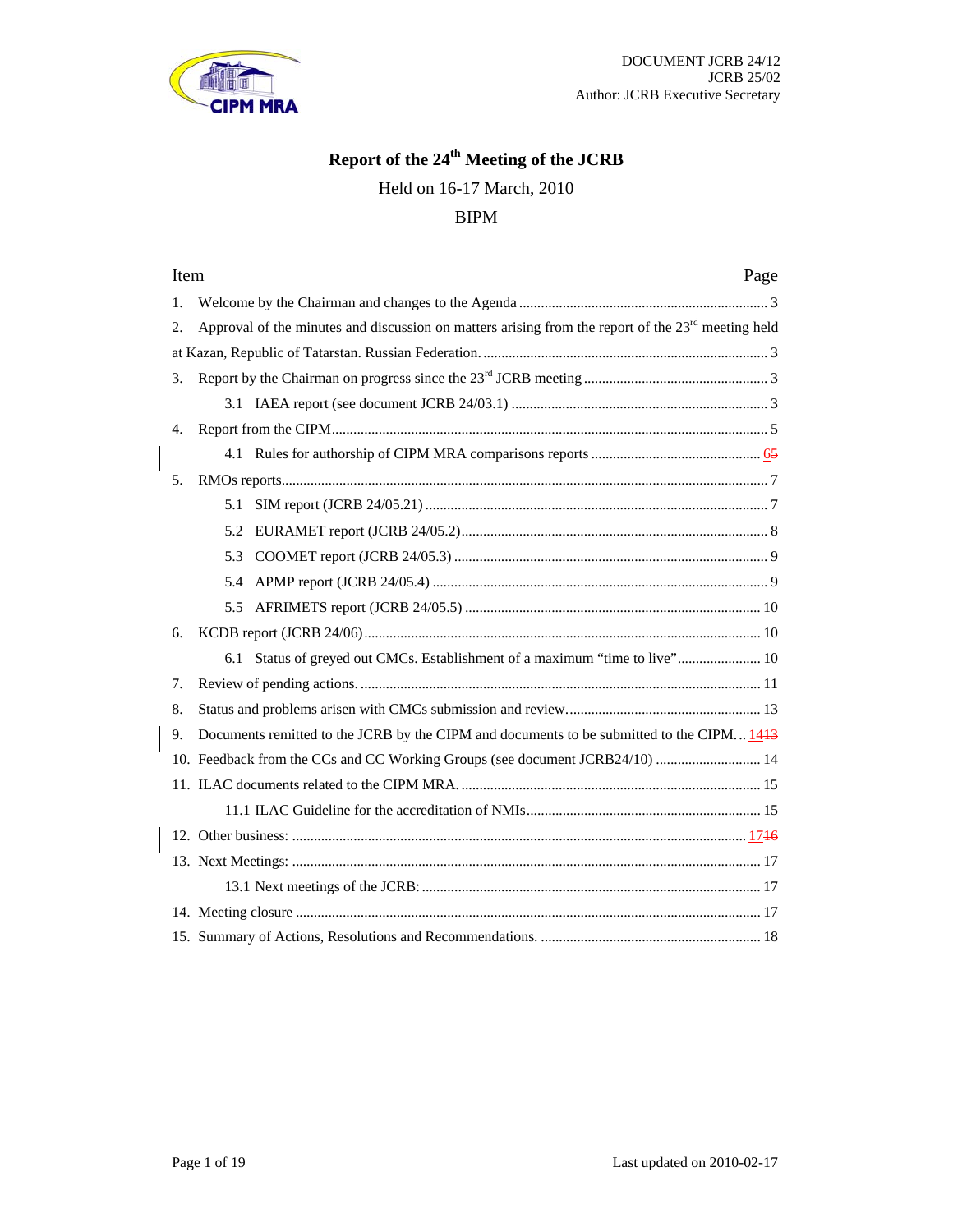# **Participants**

# **BIPM-CIPM**

# **Delegations**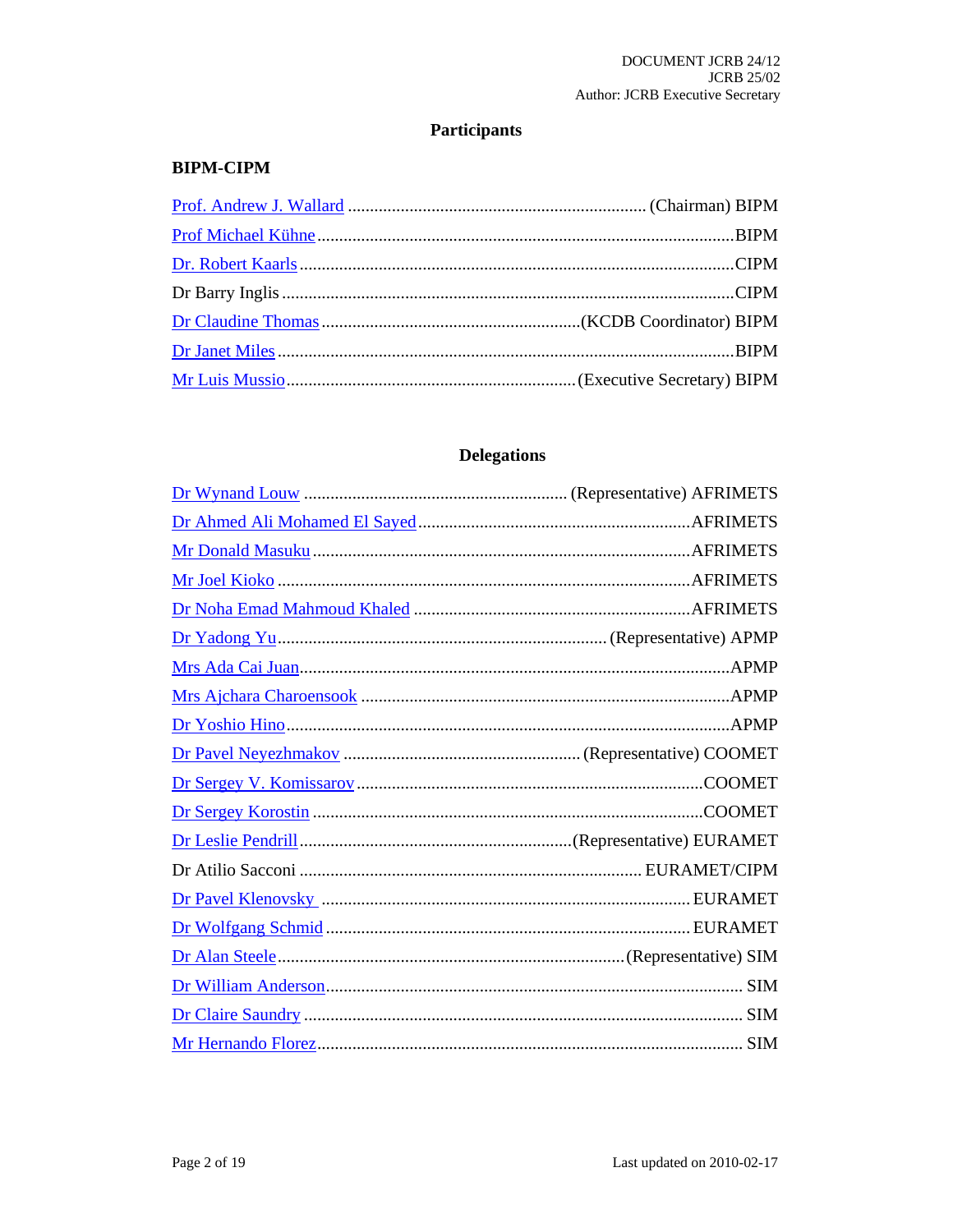# **1. Welcome by the Chairman and changes to the Agenda**

The Chairman welcomed the delegates to the BIPM and asked the participants to introduce themselves.

The agenda was approved with no changes.

# **2. Approval of the minutes and discussion on matters arising from the report of the 23rd meeting held at Kazan, Republic of Tatarstan. Russian Federation.**

The minutes (JCRB 24/02) were approved with no further changes.

# **3. Report by the Chairman on progress since the 23rd JCRB meeting**

The report was presented by A. Wallard (see document JCRB 24/03), making a short summary of the results of the meetings with ILAC and OIML.

A. Steele noted that in the list of countries that are potential future members of the BIPM and new Associates, there are some that are part of the Gulf region. He then asked about the present status of the creation of Gulfmet.

A. Wallard answered that there has not been any advances in the creation of this region.

A. Steele then asked how this countries are going to participate in the CIPM MRA, particularly through which RMO.

A. Wallard answered that if they become signatories, then a solution must be found for the participation through any of the existing RMOs. He also noted that one of the tasks of the new International Liaison Officer will be to re-invigorate the BIPM's contacts on the creation of Gulfmet.

P. Klenovsky asked if the presentations from the WMO-BIPM workshop will be available.

A. Wallard answered that the intention is to have them published in the BIPM website, as well as the presentations from the other seminars listed in the report.

# **3.1 IAEA report (see document JCRB 24/03.1)**

No comments were made on the report.

A. Steele raised the point of the review of the QS of IGOs, noting the need to establish a procedure taking into account that WMO is expected to sign the CIPM MRA.

He remarked that the expectations from SIM were that the IAEA QS review follows a process similar to those used in the RMOs for an NMI.

W. Anderson suggested creating an "inter-regional" committee to make the review and approval of the QS of IGOs. The members of the committee could be nominated by the QS review committees of the RMOs.

A. Wallard noted that there may be legal problems to have a review of IGOs by an external organization.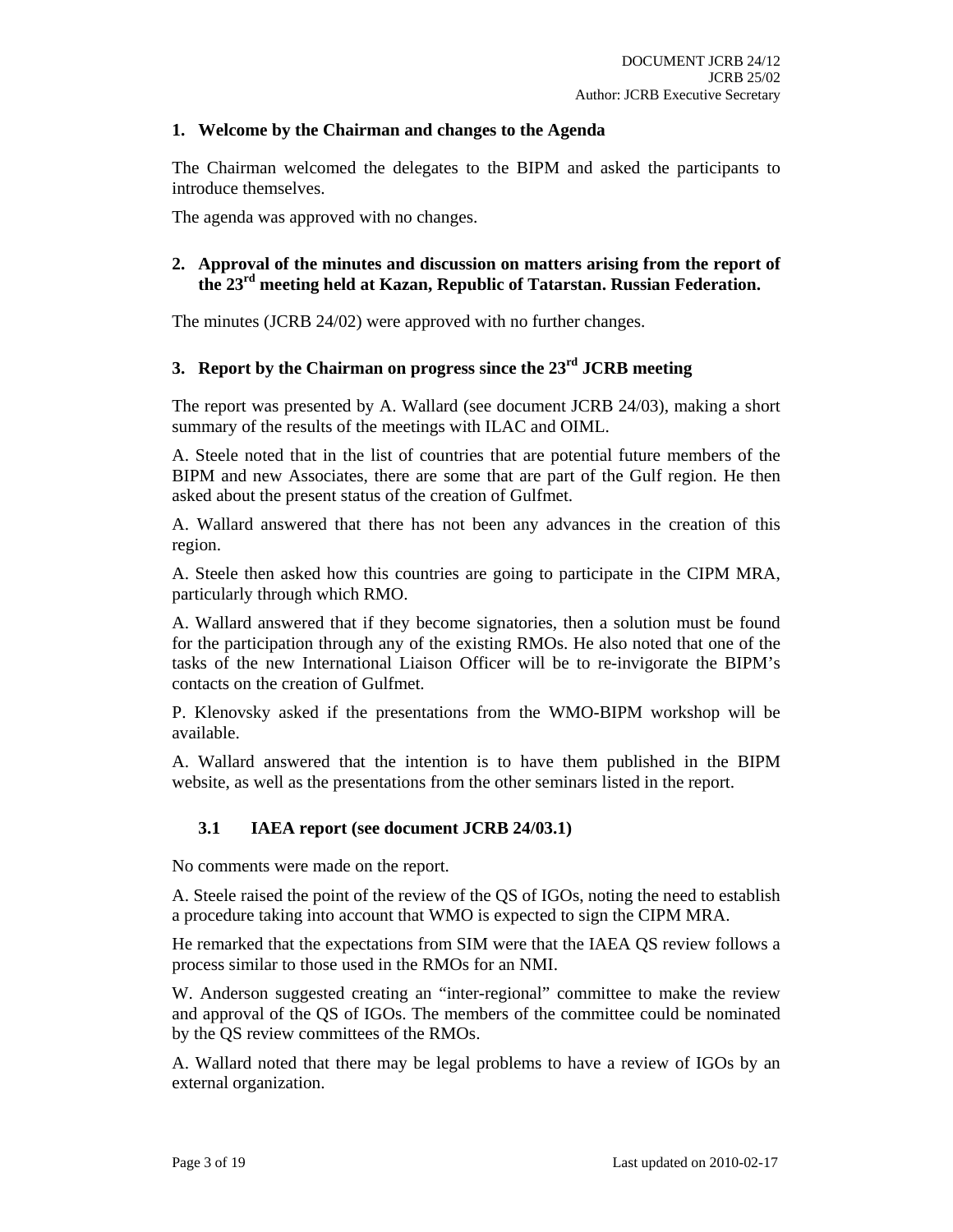A. Steele noted that the CIPM MRA is not legally binding, and the participation is voluntary, but if the IGO decided to be part of it, then they should follow the same rules as the other participants, and therefore they need an approval of their QS in the same sense that they have the approval of their CMCs. He remarked on the SIM position that if these organizations have CMCs then they will need to have a formal review and approval and not just a presentation of the QS.

R. Kaarls expressed his opinion that the presentation made by IAEA had the effect of an "approval" without the use of the word that could create legal repercussions.

A. Steele said that although this may have been the aim, there was not a formal voting for approval and that the people present in the meeting were not experts in quality from the RMOS.

A. Wallard then said that it may be possible to synchronize the presentations of the QS of the international organizations.

A. Steele also noted the financial problem of participation in these meetings, as the RMOs are already supporting their own QS review meeting.

P. Klenovsky suggested that it would be easy to have on-site peer reviews to the Agency.

L. Pendrill asked about the scope of CMCs from IAEA.

C. Thomas answered that all IAEA CMCs (13 in total) are in the field of dosimetry.

L. Pendrill suggested that as the September 2011 meeting of the JCRB will be held in EURAMET, he may talk with the Austrian NMI to study the possibility that an opportunity could be taken to hold all or part of the meeting at the Agency.

M. Kühne commented that there has to be a balance with the cost of having experts from all over the world, and to review a QS which covers only 13 CMCs could be a problem.

A. Steele then commented that there is confidence among the RMOs and therefore there is no need to have representatives from all the RMOs. He then noted that the rigorousness of the review should not be linked to number of CMCs, giving the example of SIM where the presentations are made by area and in many cases the presenter has very few CMCs.

A. Charoensook suggested that the procedures used in the different RMOs for the review of the QS, should be sent to IAEA for information.

A. Steele also noted that there may be CMCs that may be close to being greyed-out because of the five years cycle and the danger is that as IAEA is not really involved in the process they may not even be aware of this possibility.

R. Kaarls agreed that IAEA should be treated as any other NMI or DI, and noted that they had on site reviews but he sees no reasons for doing an onsite peer review before the 5 years required for everyone.

A. Steele stressed that the main point to establish is that, in regards to the CIPM MRA, these organizations should not be treated differently from any other NMI just because they have a special status as international organization. He also suggested that they should be encouraged to be active in any of the QS review committees of any of the RMOs.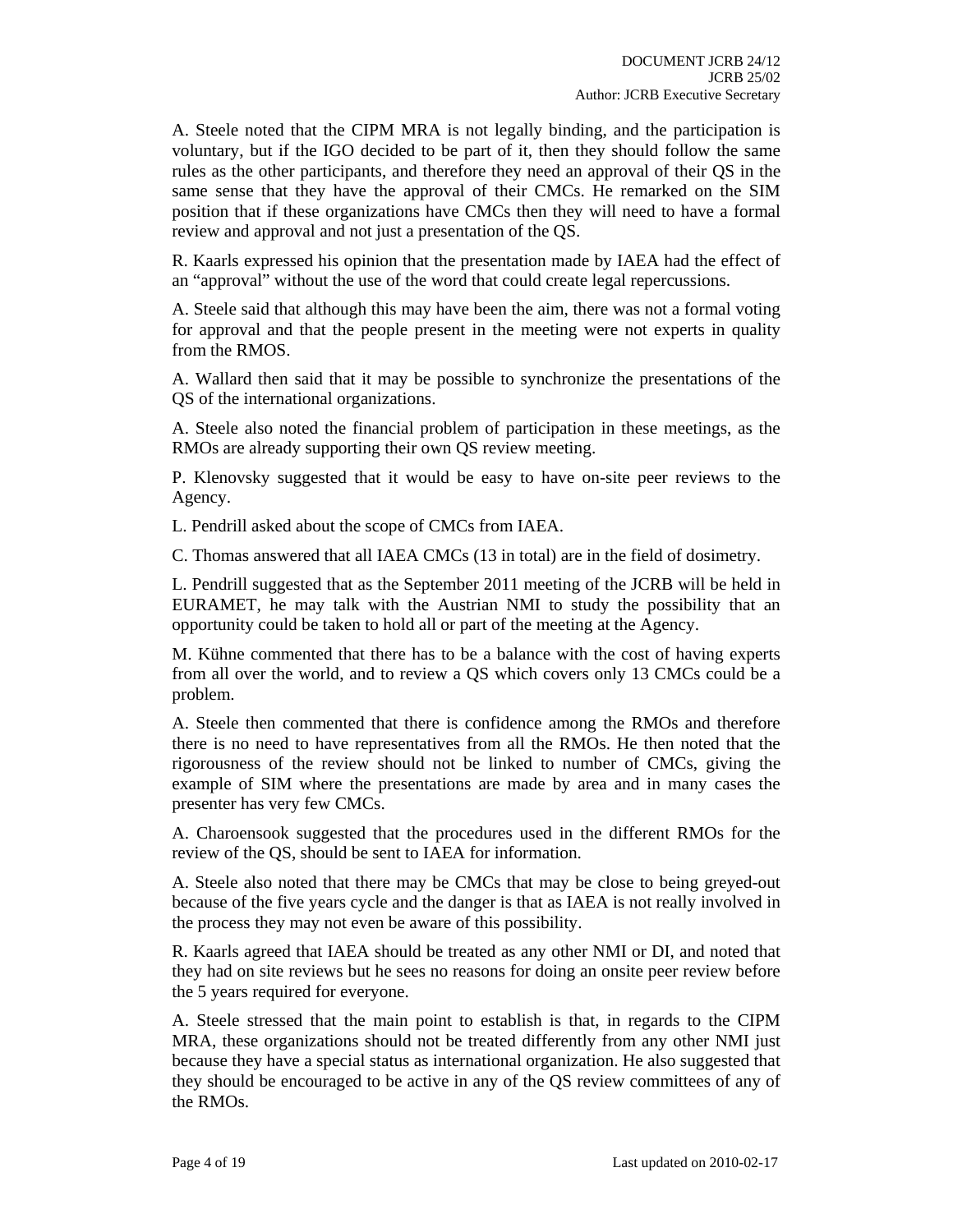After some discussion, the following actions were decided.

**Action 24/1: The Chairman of the JCRB will contact IAEA for:** 

- **establishing a date for the review of the IAEA QS;**
- **defining needs for on site peer review;**
- **suggesting IAEA to attend the regular meetings of RMOs Quality Systems review committees;**

**- inquiring about current position of IAEA to support people to attend the presentation.** 

**Action 24/2: JCRB Executive Secretary to circulate the document related to the QS review of IGOs (CIPM MRA-G-03) among the RMOs.** 

**Action 24/3: RMOs will send their procedures related to the review of the QS to the BIPM by end of the May.** 

A. Wallard gave a brief oral report on the status of the BIPM QS which included the following points:

- appointment of a new Quality Manager;
- internal and external audit program;
- review of the quality manuals;
- status of the internal temperature calibration service;
- criteria for external reviewers;
- registration of non-conformities and complains;
- surveys for customer satisfaction.

#### **4. Report from the CIPM**

R. Kaarls presented the report which included the following items.

- Changes in the CIPM members.

Dr Y. Duan has been elected as member of the CIPM.

Dr Barry Inglis will succeed Prof. Ernst Göbel as President after the CIPM 2010 meeting.

- New Members of the BIPM and Associates of the CGPM.
- A discussion was held about the terminology "Members of the BIPM".
- The procedure to encourage Associates to become Members of the BIPM.
- The relation with VAMAS and IAEA.
- Activities of the JCTLM.
- Activities of the DCMAS
- General activities at the BIPM and preparation for the 2011 CGPM.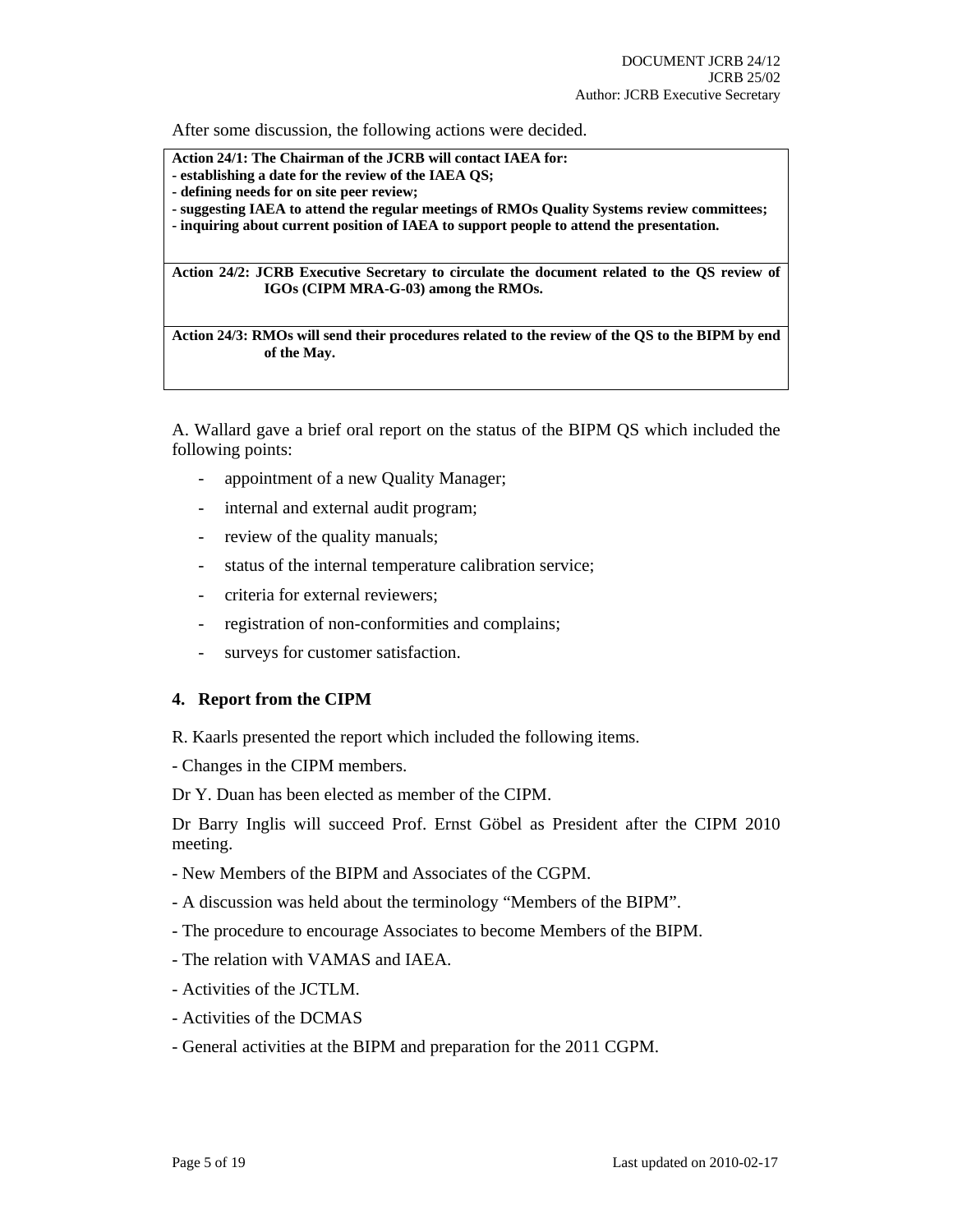# **4.1 Rules for authorship of CIPM MRA comparisons reports**

R. Kaarls made an introduction to the problem (see document JCRB 24/04.02).

He explained some of the problems that occurred in the past, and the importance that this issue may have for some NMIs.

He then expressed the view that the CIPM would like to have a guidance document from the JCRB on this problem.

J. Miles described the process used in *Metrologia*, but there is no document besides the good practices normally used.

S. Korostin said that COOMET has a guideline for comparisons that includes rules for authorship. The issue was discussed in COOMET and the decision was that the first author should be the coordinator from the pilot laboratory and authors from all the participants. However, how many from each institute is decided by the working groups (Technical Committee). He also noted that there are other examples of publications with a large number of authors, like for example in "high energy physics".

L. Pendrill said that in EURAMET there are no particular concerns on this subject.

A. Charoensook said that in the APMP guideline there is no mention on the authorship.

W. Louw said that there has been no problem in AFRIMETS and normally they follow the recommendation of the working groups. He also said that AFRIMETS position would be to have a reduced number of authors and the rest of the persons who participated should be acknowledged in the report.

A. Steele said that there is no SIM specific document but the consensus is that the authorship should be associated with the scientific contribution. He then noted the importance of this publication for the careers of the scientists in the NMIs and that doing the measurements should be considered as a scientific contribution, and the position is to have at least one author from each participating NMI. He also expressed the SIM position against the policy adopted by CCPR where the authors were limited to only the pilot laboratory. SIM position is that there is no problem in having a long list of authors if that truly reflects the contributions of the participants in the comparison, and SIM will not support a policy restricting the authorship to only the coordinating laboratories.

J. Miles remarked that in scientific publications generally just making measurements will be sufficient for qualifying as author. She also noted that some journals are asking for a description of the contributions of the authors.

A. Steele made a distinction between scientific oriented papers where a sample preparation or doing a measurement would normally be included in the acknowledgements, while in a measurement comparison paper the quality of the measurements itself is what makes the paper worthy, because these are not meant to be a research or discovery work.

C. Thomas noted that the problem of long lists of authors happened mainly in Chemistry, but in the last key comparisons reports, the list of authors has been reduced and there is also a list of acknowledgements in the first page of the report for those who actually did the measurements.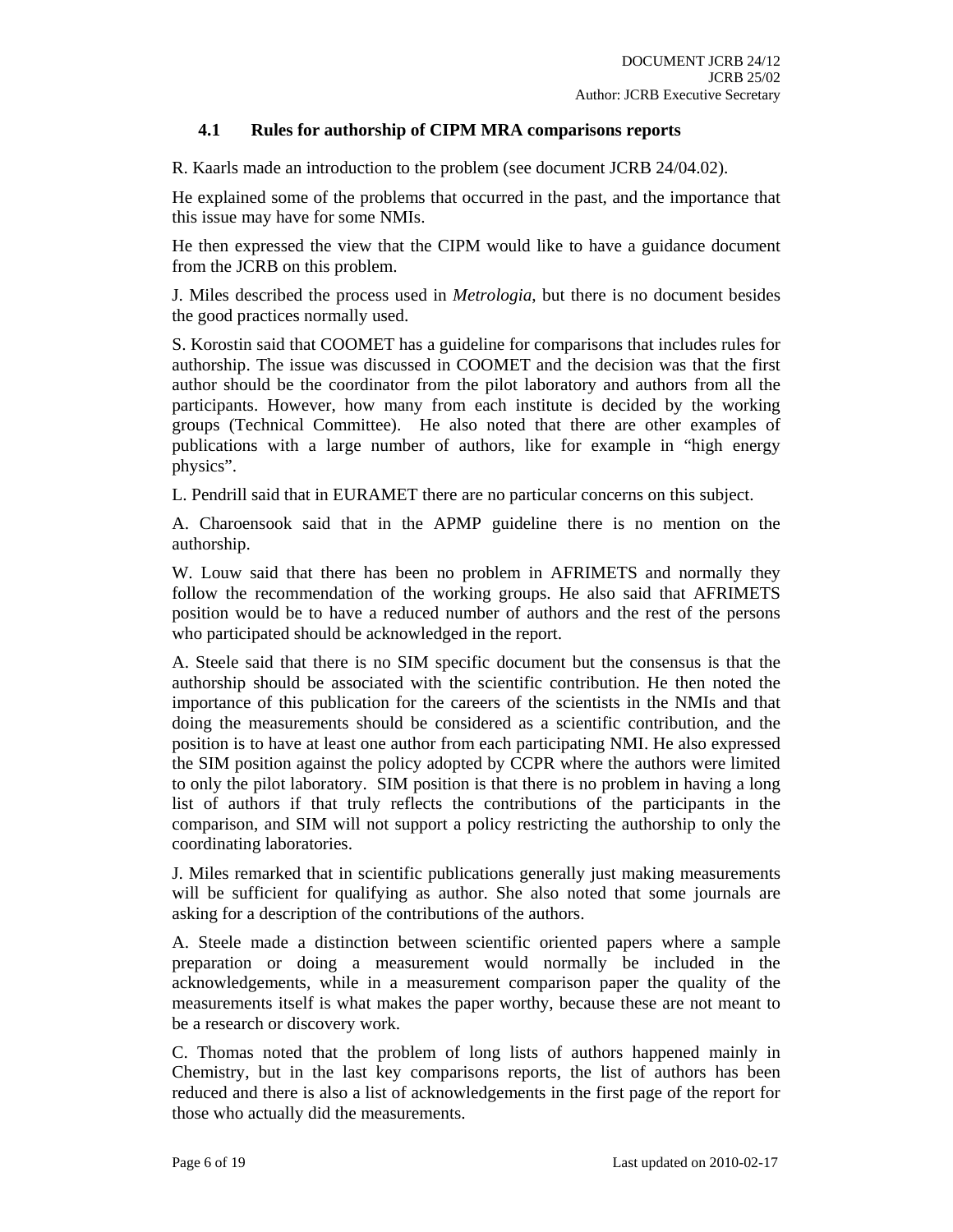A. Sacconi said that there is no common position in EURAMET and that he would propose to draft a guideline with rules in this subject. He also proposed that the first place of the list of authors should be the coordinators, and then one should keep the acknowledgements list for those who did not contribute directly, like for example NMI directors when the local policy is also for them to appear. He also proposed that this issue should be addressed in advance by the CCs, in the protocols of the comparisons while they are in the planning stage.

A. Wallard summarized the discussion noting that the consensus is that the lead author should be from the pilot laboratory and then the list of authors should include those who are responsible for the integrity of the data (those who actually performed the measurements). Any other "second order" acknowledgment should be deal with in the traditional way at the end of the paper. He also expressed his support to A. Sacconi's position.

R. Kaarls proposed that a paper should be written, circulated in the JCRB and then send to the CIPM.

# **5. RMOs reports**

# **5.1 SIM report (JCRB 24/05.21)**

A. Steele presented the report from SIM.

W. Anderson noted that in the last SIM meeting, Paraguay presented its QS for the first time. He also made a summary of the procedure used by SIM to assure the vitality of CMCs.

A. Wallard asked if it possible to change the October SIM General Assembly meeting, which now coincides with the CIPM meeting, to assure that there can be a BIPM representative. He also asked if it would be possible to know in advance which parts of the meeting will be open and which will be closed.

C. Saundry answered that there are still schedule problems so this date is not yet fixed.

A. Steele answered that most of the meeting as well as the QSTF meeting will be open to representatives of other RMOs. He also said that the plan includes having at least half a day dedicated to a seminar aimed to create awareness of the MRA.

M. Kühne asked if there is any news about the participation of Venezuela.

C. Saundry answered that there are no news.

C. Thomas requested SIM for an update of the status of the greyed out CMCs.

A. Steele answered that the issue was treated in the TC committee, and he also noted that the review in SIM in done area by area, so the fact that QSs from Argentina were approved does not automatically mean that the greyed out CMCs should be reinstated.

L. Mussio asked if the NMIs from SIM could submit the QS approval certificates/information together with the CMCs.

A. Steele answered that this issue will be part of the CIPM MRA awareness seminar.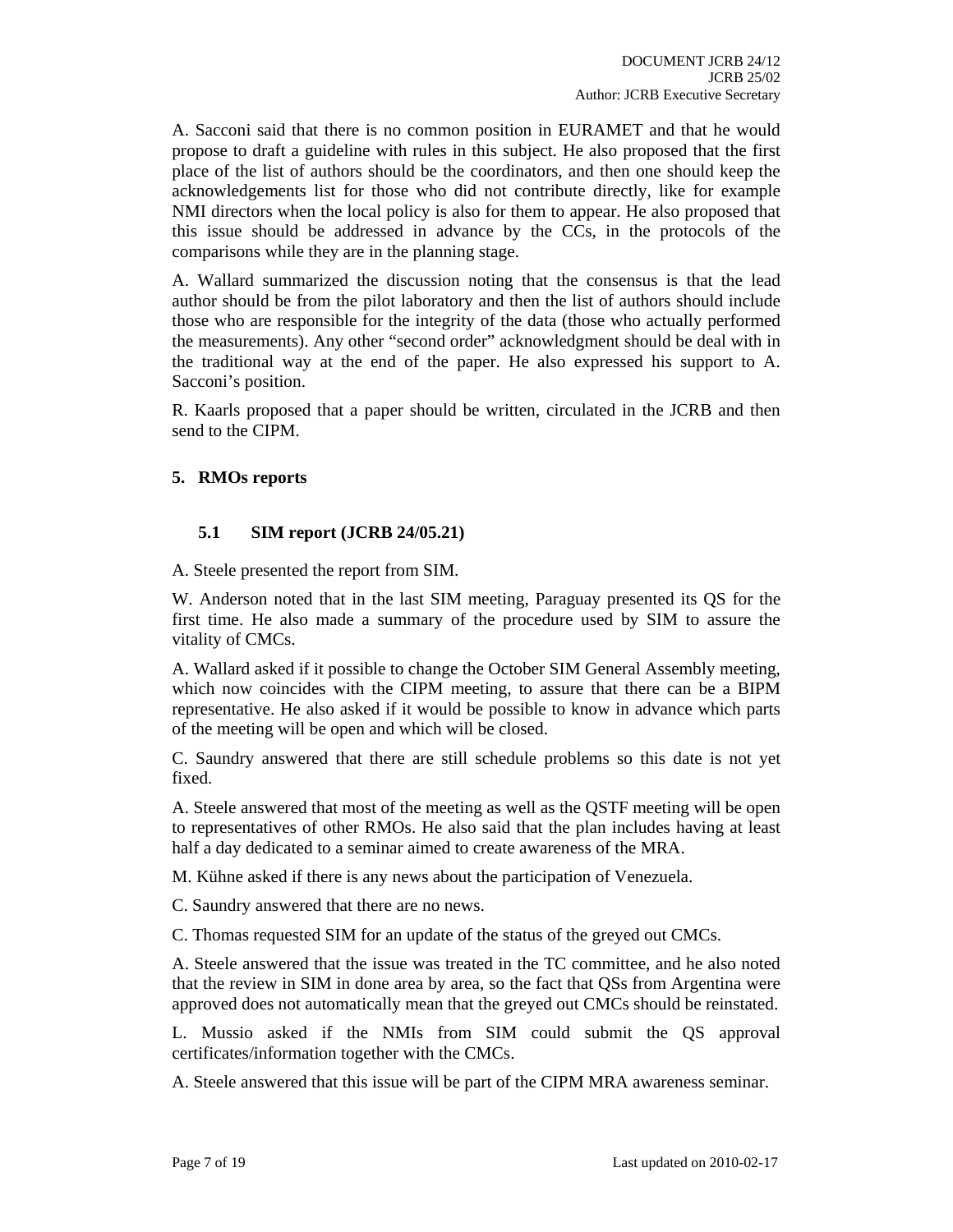A. Wallard then asked if it is possible to have a feedback on the actions that are needed to take regarding CMCs from Chile following the recent earthquake that may have damaged the laboratories.

# **5.2 EURAMET report (JCRB 24/05.2)**

L. Pendrill presented the EURAMET report.

A. Wallard asked what EURAMET policy is for the participation of designated institutes in the TC Quality.

P. Klenovsky answered that the policy is to have a five year re-evaluation where the QS is presented by the NMI of the country and eventually a representative of the DI.

A. Wallard commented that in past meetings the preference of the JCRB representatives was to have DI presenting the QS and not through the NMI.

P. Klenovsky proposed to have a recommendation in this sense.

A. Wallard then asked which EURAMET position is about on-site peer reviews, whether this is a "may" or a "must".

A. Steele asked for information about the NCSLI-EURAMET MOU.

L. Pendrill answered that at present there is a draft sent by NCSLI to EURAMET and is now at consideration.

Y. Yu asked about the cooperation with "measurement and testing organizations".

L. Pendrill answered that there is an interest from these organizations to approach the NMIs. The main topic is the role of measurement uncertainty when taking decisions in conformity assessment. At present the actions are at the level of exchanging information.

B. Inglis commented on the large number of institutes that are now under EURAMET and asked which are the procedures used to assure that these institutes have the technical competence, and how many receive review visits.

P. Klenovsky answered that there is a number of accredited ones and for those that are self-declared there is a number of projects for on-site peer reviews, which cover all the NMIs with the exception of south-east countries which are setting up a system for peer reviews. He added that in his view, by the end of the year all the NMIs, but not the DIs, will be covered by voluntary on-site peer reviews.

C. Thomas noted that the report of EURAMET includes information, for example the changes in the names of the Croatian NMI, that should be communicated to the BIPM by the countries for the update of the KCDB and the BIPM registries. She also noted the case of a Swiss laboratory that have decided not to continue in the CIPM MRA but as this information was not communicated to the BIPM, the CMCs are still in the KCDB.

P. Klenovsky noted that the information is very new and the situation is that eventually the institute will stop working as a DI but at present is still working.

R. Kaarls asked if the QS of DI is presented by the Quality Manager of the NMI and not by the DI itself.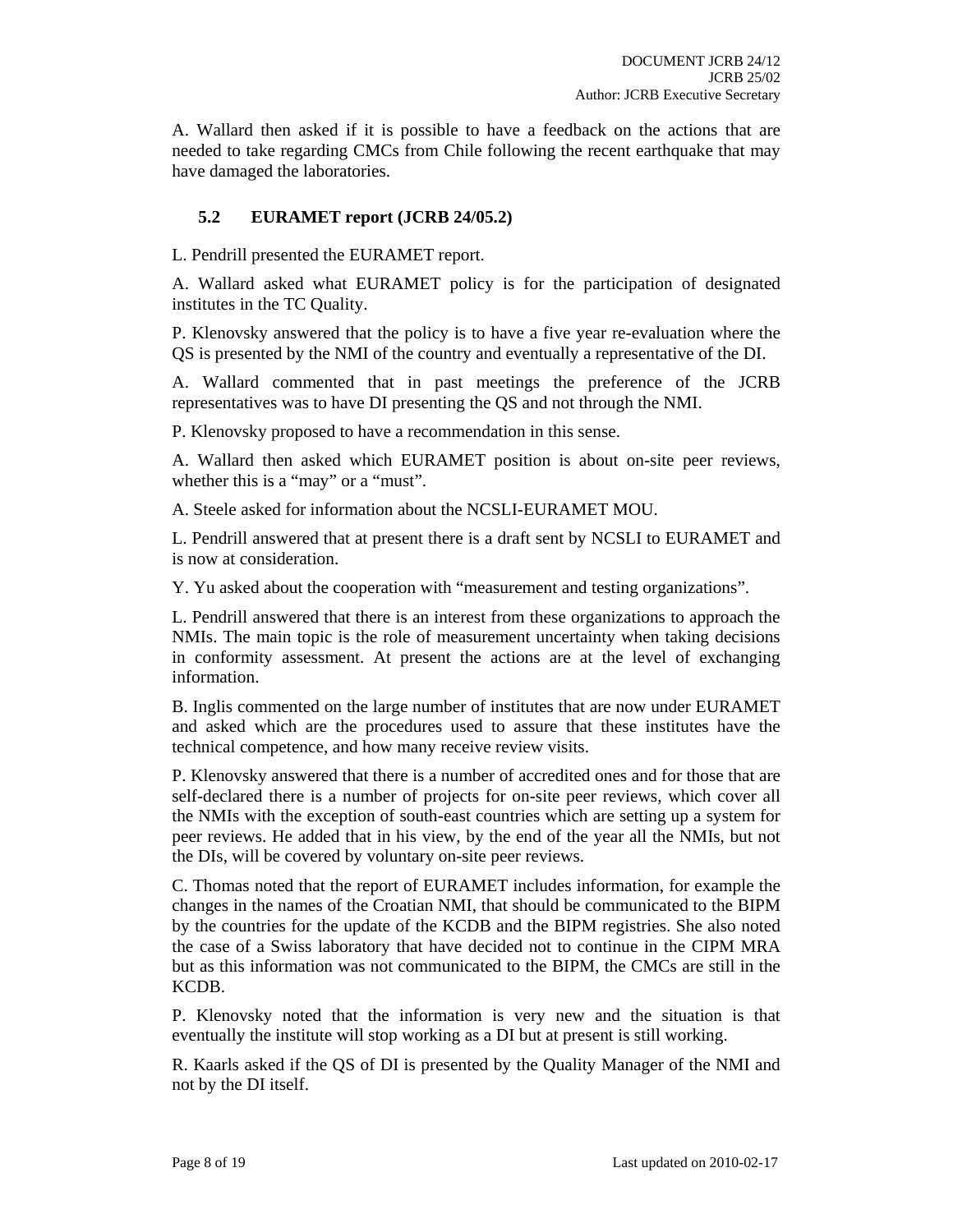P. Klenovsky answered that in some cases yes and some not, but also noted that most of those who are not present are accredited.

R. Kaarls commented that this may be a weak point, because the obligation to be present improves the involvement of the institute in the processes.

A. Sacconi commented that previous to the meetings, the written documentation is submitted by the institutes and then the oral presentation may be done by one representative of the country.

W. Anderson commented that in SIM it is considered very important that the DI Quality Managers present their own QS independently of the NMI because is the opportunity to ask questions directly. He also commented that this procedure is used for all DIs independently if they are accredited or not.

A. Wallard asked if in APMP the DIs must participate directly in the review meetings.

A. Charoensook answered that at present there are few DIs in APMP and they follow the same procedure that the NMIs, and make their presentations.

W. Louw said that the AFRIMETS procedure is similar to APMP.

P. Neyezhmakov commented that in COOMET the situation is different because of the "umbrella" system.

A. Steele noted that SIM comments are only a description of SIM procedures and do not imply any lack of confidence in EURAMET procedures. He also noted that the policy in SIM is not only that the DIs do their own presentations, but that they also prepare and submit the annual reports.

A. Wallard then summarized the discussion, and A. Steele moved to adopt the following recommendation, which was approved by the JCRB members.

**Recommendation 24/1: The JCRB recommends that the following policy is included in CIPM MRA G 02.** 

**The initial and periodic presentations of the QS of DI to the corresponding QS review panel of the RMOs, must be done directly by the responsible person of the DI and not through its NMI. In the same sense, the QS annual reports must be also prepared and submitted directly by the DI.** 

(This subject was subsequently discussed in the meeting, see end of item 11)

# **5.3 COOMET report (JCRB 24/05.3)**

P. Neyezhmakov reported on behalf of COOMET.

L. Mussio said that the CCPR informed that there was no representation from COOMET in the last four meetings of the CMCs working group.

S. Korostin informed that the COOMET delegate to CCPR CMCs WG has recently retired and a new delegate will soon be designated.

# **5.4 APMP report (JCRB 24/05.4)**

- A. Cai Juan reported on behalf of APMP.
- A. Charoensook reported on the activities related to QS.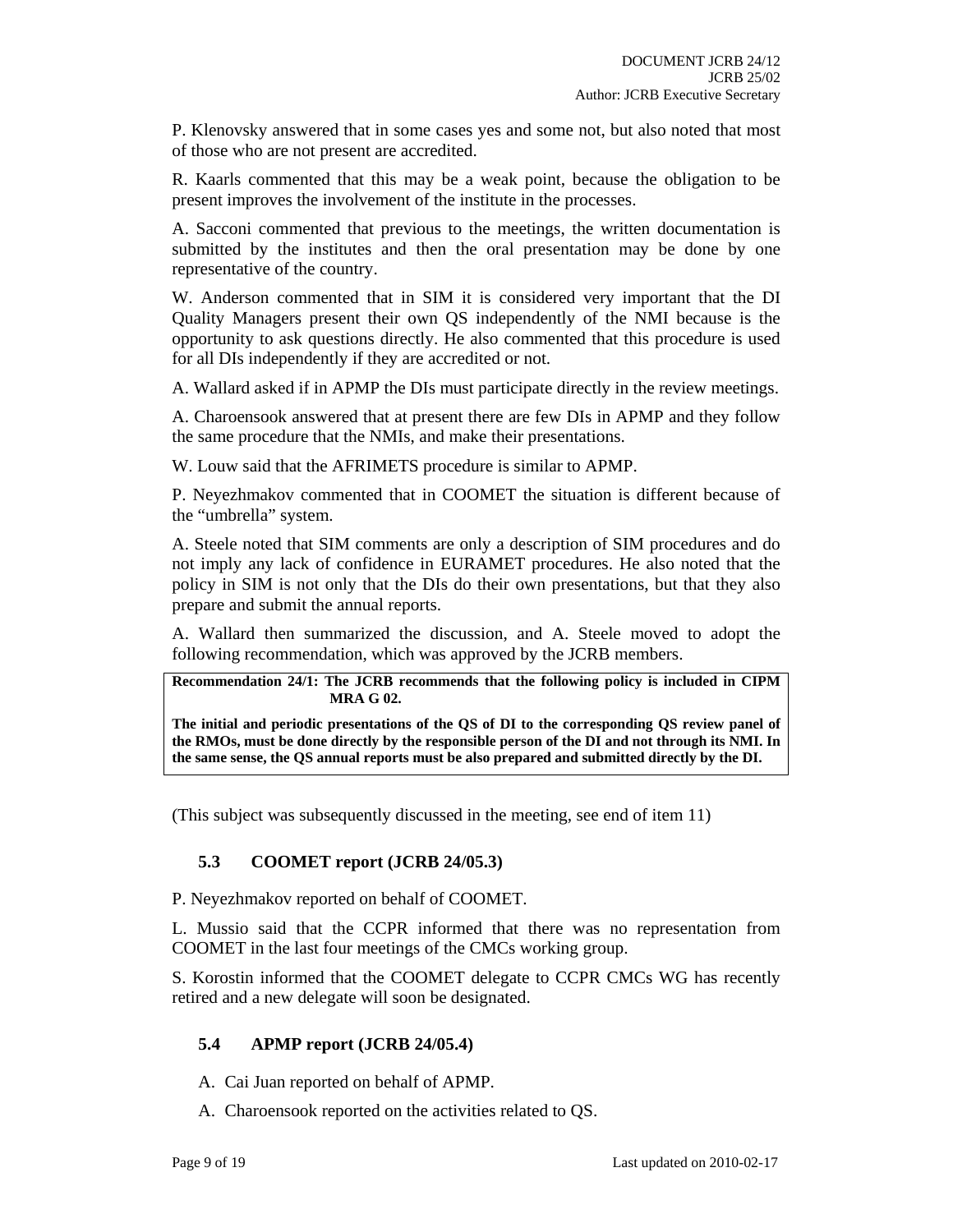A. Charoensook moved to include annual reports of the QS from the BIPM and IAEA in the agenda of the BIPM.

**Resolution 24/1: Reports from the BIPM to the JCRB March meetings will include a summary of the status of the QS associated with its calibration and measurement services.** 

# **5.5 AFRIMETS report (JCRB 24/05.5)**

W. Louw reported on behalf of AFRIMETS.

M. Kühne congratulated AFRIMETS for the success of the activities in the last two years.

A. Wallard made a remark on the need to have a standard format for the QS report. The following action was approved:

**Action 24/4: Executive Secretary to prepare a template for the annual QS reports from the RMOs.** 

# **6. KCDB report (JCRB 24/06)**

The KCDB report was presented by C. Thomas.

P. Klenovsky asked how the CMCs are reviewed after a key comparison and who is responsible.

L. Mussio answered that, as stated in the KC guidelines, the main responsibility is from the NMIs and this should be part of their QS.

P. Neyezhmakov asked about the status of the T&F graphs of equivalence.

C. Thomas answered that the CCTF decided that these graphs were not useful in the KCDB as many more results are available from the *Circular T*. A link to *Circular T* is given in the KCDB website.

Y. Yu asked if it is possible to register pilot studies, because many of them then become comparisons and it may be useful to see the changes.

C. Thomas answered that the decision taken was to register only comparisons, key and supplementary because pilot studies were not defined in CIPM MRA as information to support CMCs. She noted that in Chemistry, the information about pilot studies is kept by the KCWG.

A. Sacconi asked if there are historical data of the number of CMCs.

C. Thomas answered that this information is in the JCRB restricted website.

#### **6.1 Status of greyed out CMCs. Establishment of a maximum "time to**  live"

A. Wallard and L. Mussio introduced the problem, stating that a decision is needed on the "time to live".

W. Anderson proposed that after five years the CMCs should be deleted.

W. Louw suggested that the RMO should be contacted before deleting the CMCs.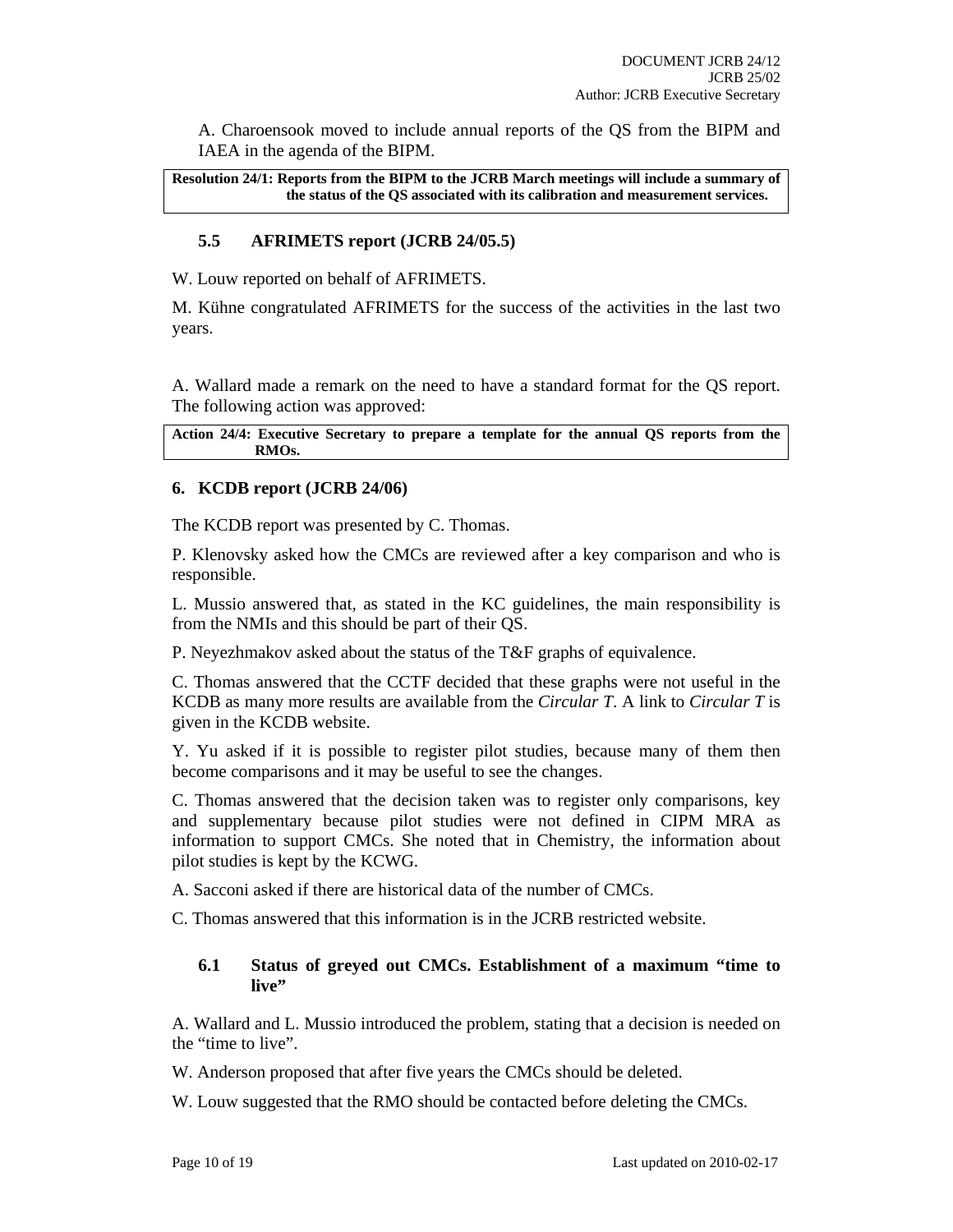A. Steele noted that generally the "greying out" of CMCs is due to problems in the quality system, and therefore they can be reinstated without a technical review. He also said that the five year period of greying out, can be a trigger for the RMOs to review this CMCs.

W. Louw agreed and stated that this should be a task of the RMOs and should be included in the annual reports.

B. Inglis said that a deadline is needed because if a CMC has been greyed out for a long time, that is a sign of problems that have to be solved.

M. Kühne proposed that the information should be requested by the RMOs from the NMIs as part of the annual report of the NMIs.

A. Steele raised the problem of the need of having a tracking system and not to rely only in the follow up done by the NMIs.

L. Mussio proposed to take a decision on the policy to follow, but wait to make it mandatory until a practical procedure is established.

| Resolution 24/2: CMCs that have been greyed out for more that five years will be permanently<br>deleted from the KCDB. The procedure will be discussed in the next JCRB<br>meeting. |  |  |  |  |  |
|-------------------------------------------------------------------------------------------------------------------------------------------------------------------------------------|--|--|--|--|--|
| Resolution 24/3: The NMIs will include the status and actions related to greyed out CMCs in<br>their annual reports                                                                 |  |  |  |  |  |
| Action 24/5: The Executive Secretary and the KCDB coordinator will explore the possibility of<br>establishing a system for monitoring the time of greyed out CMCs.                  |  |  |  |  |  |

# **7. Review of pending actions.**

7.1 Action 23/2: The RMOs will consider the issues related with the participation of private companies in comparisons carried out under the CIPM MRA, and bring a position for the next JCRB meeting.

L. Pendrill expressed that EURAMET position is to not accept private companies participating in CIPM MRA comparisons.

A. Wallard asked if the position includes the case of doing measurements and the case of a private company providing the artefacts to be circulated.

A. Steele said it was agreed that the participation and listing of a private company should not appear in the KCDB, and therefore SIM agrees with the position stated by EURAMET.

W. Louw expressed that AFRIMETS position is that if a private company has participated in an RMO activity, the name of the company should not appear in the reports published in the KCDB.

A short discussion followed on the use of PT schemes as additional information supporting CMCs, with the conclusion that these can be taken as "other evidence" and the validity of this evidence should be established in the review process.

7.2 Action 23/1: After approval in SIM, SIM will present to the JCRB the procedure for appealing decisions of the QSTF.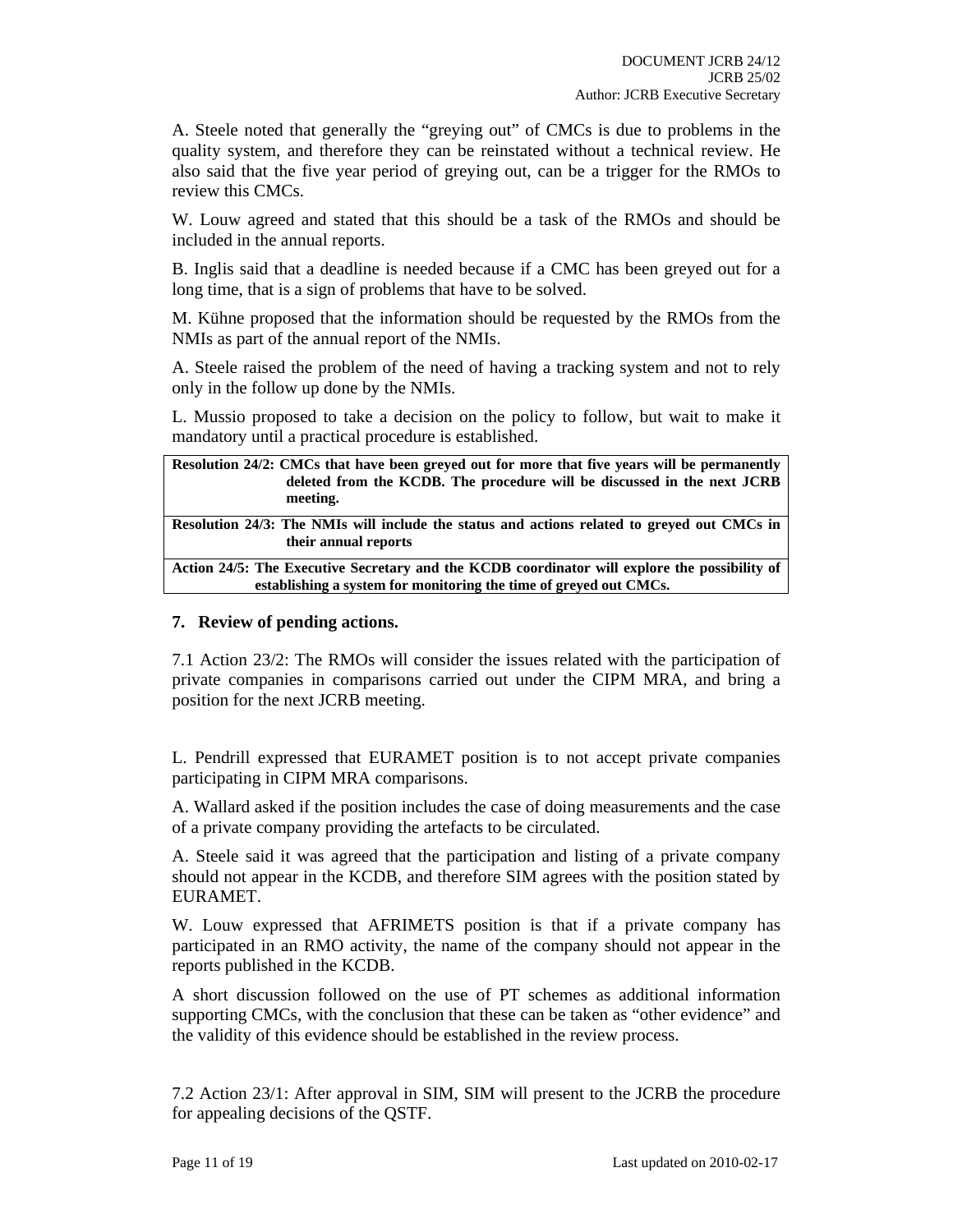W. Anderson made a brief summary of the situation in SIM that led to the need of the appealing procedure and presented the process:

"Any NMI or DI can appeal a negative decision of the QSTF regarding their QMS if they have received support of at least 35% of the votes casted, in which case the appeal goes first to the QSTF chair, and if the institute is not satisfied, the Technical Committee chair will render a final decision. In case that the appeal is brought forward by the NMI or a DI of the home country of the QSTF chair or TC chair, then one or the other should have to (1:34:56) themselves from the process"

7.3 Action 23/3: The delegates will report to their respective RMOs the discussion on the JCRB about the need for maintaining periodic on site peer reviews and report back to the JCRB in the next meeting.

P. Klenovsky said that EURAMET has now three projects for on-site peer reviews which cover about 80% of self-declared institutes. These on-site visits are done on a voluntary basis. The issue was discussed in EURAMET and the consensus was that even though it the importance of on-site peer reviews is recognized, it is better to keep them in a voluntary basis.

He also noted that the EURAMET TC will propose to the EURAMET GA a resolution in which there is stated two possible ways to assure the conformity of the QS: accreditation with special conditions or self declaration with periodical peer reviews. EURAMET will also prepare a guideline for on-site peer review.

M. Kühne asked if the EURAMET position is that on-site peer review will apply only for self declared NMIs or DIs, but not for accredited institutes.

P. Klenovsky answer that this is EURAMET position.

M. Kühne stated the importance of having clear terms of reference in the ILAC document of item 11 of the present agenda.

A. Wallard noted that in the joint meetings with ILAC, it was clearly stated that the review process under the CIPM is more open in terms of information than the accreditation process.

P. Klenovsky then stated that this is the spirit of the EURAMET documents, if the accreditors are transparent enough in the accreditation process then there is no need to duplicate visits.

L. Mussio asked if for the case of accredited laboratories, the oral presentation in the TC Q will be maintained.

P. Klenovsky answered that the five year period presentations will be maintained but the laboratories will simply inform what happened during the last period, and based on this information the laboratory may receive the approval.

W. Louw presented the AFRIMETS position, stating that the best practice requires a review of both the technical capabilities and the quality system of an NMI. In the case of third party accreditation both parts are covered. In the AFRIMETS documents it will be stated that the "paper" review will always be performed but the onsite reviews may not be required for accredited laboratories. He also stated that in the case where there is not a third party accreditation, the on site reviews should cover not only the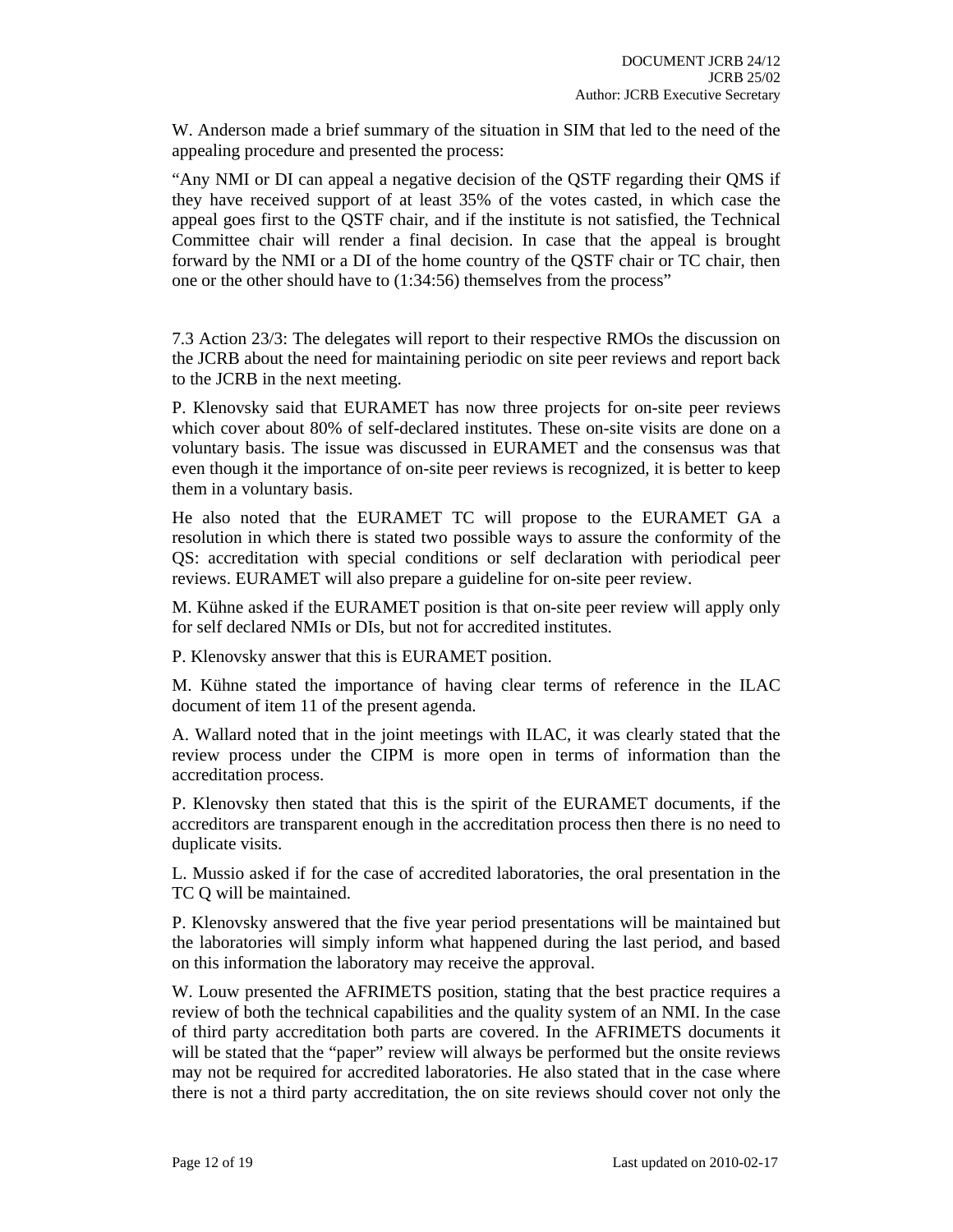QS but also the technical aspects of the capabilities, and that there should be surveillance visits with a maximum period of five years.

R. Kaarls noted that in the case of NMIs undergoing the review, there is more information available than in the accreditation process, for example the information exchanged during the discussion of results of key comparisons.

P. Neyezhmakov explained that COOMET policy states that on-site peer reviews are required every five years, and as example in 2010 seven NMIs will receive visits.

A. Charoensook stated that in APMP the on-site peer review is mandatory whether they are accredited or self declared and must be performed before CMCs are submitted.

W. Louw said the AFRIMETS intention is to move accreditors to accept a five year period for reassessment of NMIs, based on the big flow of information that is available due to the participation in the CIPM MRA.

A. el Sayed commented that the NMIs will be assessed every five years using assessors from other NMIs with CMCs published.

A. Steele said that the position in SIM is that the on site reviews should consider the technical capabilities as well as the quality systems. In general, the review in SIM is done by area making the review of QS more frequent than 5 years. He also expressed that SIM policy makes no distinction between accredited or self declared laboratories and the qualifications of the onsite reviewers are subject to the same scrutiny. He also noted that in Canada an agreement was reached with the accreditation body to move to a five year cycle, and SIM is working with IAAC to make this a policy for all American ABs.

He also noted that SIM policy includes the case of large NMIs, when there is no conflict of interest in the management chain, the laboratories can make use of staff of other part of the organization provided that they have expertise in a related technical area.

A. Wallard summarized the discussion stating that the general position in the RMOS is that on-site peer reviews seems to be the best practice.

L. Pendrill explained that EURAMET has a joint working group with EA and that this subject is on the table for discussion with the objective of getting the benefits for both parts involved in these processes.

A. Charoensook added that in APMP, the bios of the assessors must be submitted to APMP before the assessment is done, for checking that requirements are fulfilled.

**Action 24/6: The JCRB further notes that RMOs are moving to a common position in which onsite peer reviews are best practice, but that in some cases the RMO's policies are still under discussion. The RMOs will report on state on their internal discussion in the next meeting of the JCRB.** 

# **8. Status and problems arisen with CMCs submission and review.**

L. Mussio reported that APMP.M.22.2010 was rejected by SIM for technical reasons and the case was submitted to the CCM. The resolution is pending.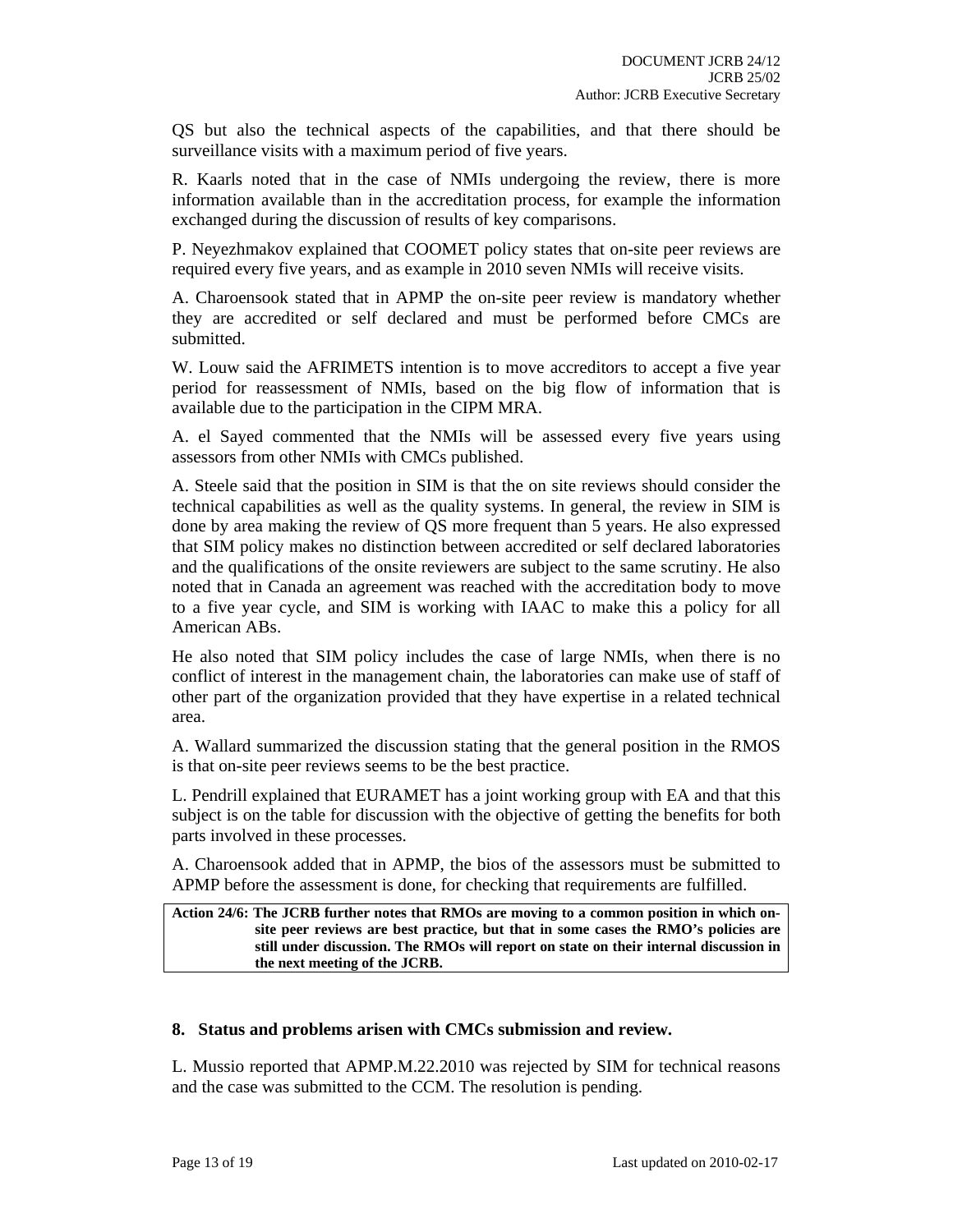# **9. Documents remitted to the JCRB by the CIPM and documents to be submitted to the CIPM.**

L. Mussio made a summary of the changes introduced in the documents and a description of the new documents submitted.

The discussion was focused on the process described in CIPM MRA-D-04 for the periodical review of CMCs.

A. Steele described SIM position for the re-review of CMCs, in which the method for assuring the vitality of CMC should be based in the continuous evaluation of the Quality Systems and not go to a procedure that requires "declarations" or "documents" from the NMIs. He also noted that this is aligned with the resolution taken in the last JCRB meeting.

W. Louw agreed that the review process is in place based on the annual reports submitted to the QS working groups and summaries submitted to the JCRB.

M. Kühne then expressed the opinion that a positive statement is not equivalent to the absence of a negative statement.

W. Louw proposed that this can be an explicit question in the annual reports.

A. Wallard noted that it was decided that the RMOs should review the templates for annual reports to ensure that NMIs address the issue (review of CMCs).

A. Steele expressed SIM position against having a positive declaration from the NMIs that the CMCs were reviewed.

A. Wallard then summarized the discussion saying that it is the consensus of the meeting that the present processes are guaranteed enough to assure the validity of CMCs.

After some discussion the following action was decided:

#### **Action 24/8: The Executive Secretary will circulate new drafts of documents CIPM MRA-D-04, CIPM MRA-D-05 by mid April. The RMOs will send their comments by end of June.**

L. Mussio then asked the RMOs to send comments on CIPM MRA-G-02.

# **10. Feedback from the CCs and CC Working Groups (see document JCRB24/10)**

L. Mussio presented the questions and suggestions made by the CCs.

One of the problems presented is the effectiveness of the communications of the JCRB resolutions to the Technical Committees.

W. Louw noted that sometimes is not clear when a decision is in force or a document is finally accepted. He asked to look for ways to improve the communication to and from the JCRB delegates.

L. Pendril proposed to have two versions of the minutes, one complete version and a summary that can be made public.

L. Mussio noted that this is the way it is done.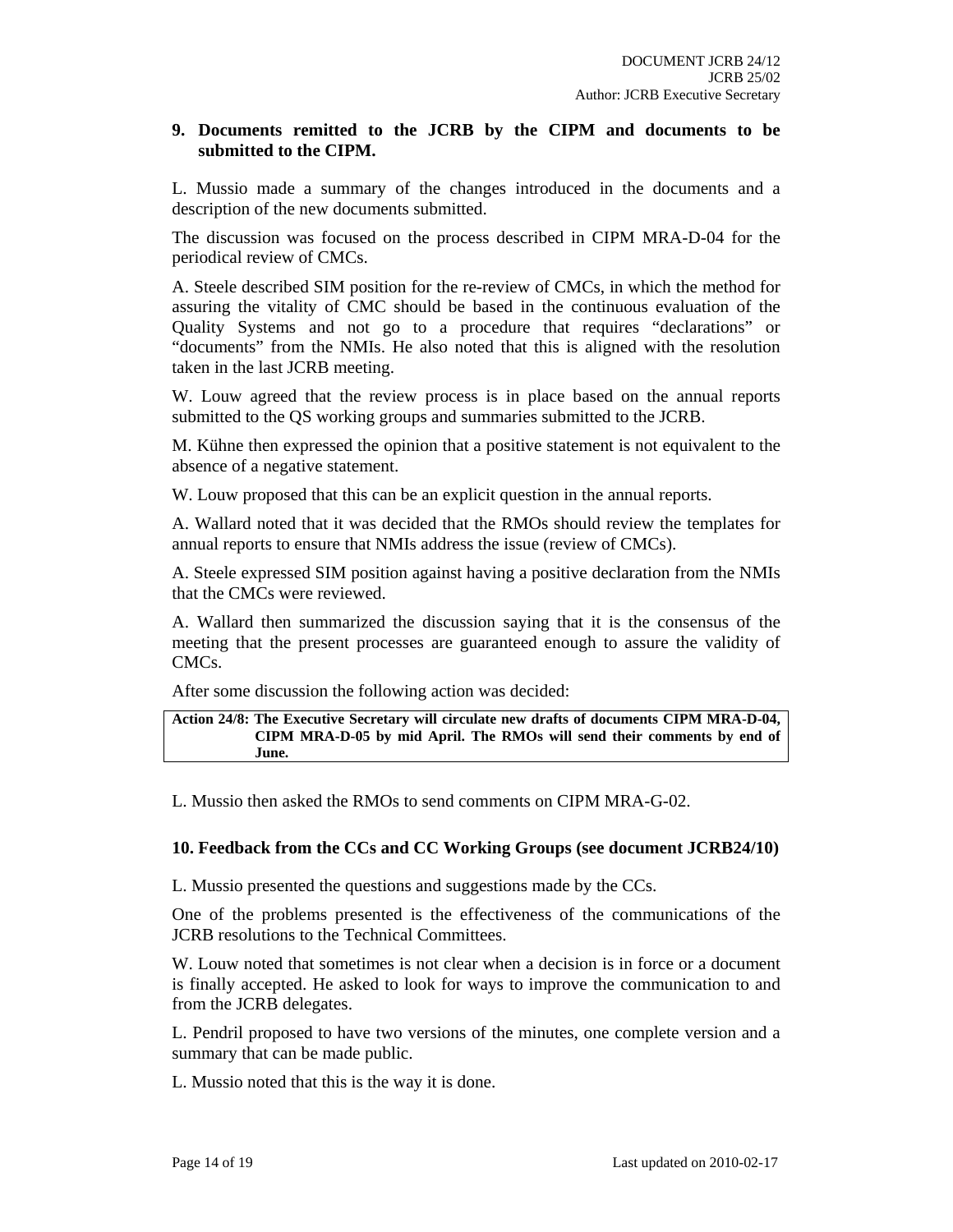A. Steele commented on the decision of the CCPR to calculate only the unilateral degrees of equivalence. He proposed that this information should be transmitted to the CIPM to have a decision that applies to all the CCs.

L. Mussio said that, after consulting all the CCs, the subject was already discussed by the CIPM and the decision was to leave the decision of the publication at the CC level.

# **11. ILAC documents related to the CIPM MRA.**

# **11.1 ILAC Guideline for the accreditation of NMIs**

M. Kühne summarized the objectives and the history of the document, stating that the main objective is to help NMIs that have chosen accreditation, to avoid duplication of actions. He stated that the questions are:

- if it is important that the information from the accreditation processes is relevant to the CIPM MRA and;

- whether this document should be an ILAC P document or if BIPM should propose to make it a joint document.

M. Kühne gave his opinion that this option would give BIPM control on the document and ILAC would not be able to modify it unilaterally.

P. Klenovsky said that in the EURAMET view there may be a little more flexibility in the selection of assessors.

L. Pendrill said that the position of EURAMET is that this document should remain a solely ILAC document, because having it as a joint document this may lead to the impression that JCRB or BIPM is endorsing accreditation.

M. Kühne expressed that in his view, the document states how the accreditation may be a support for the CIPM MRA and therefore it may have the opposite effect

A. Charoensook expressed that APMP agrees on the document but would like to wait until the document is finished before deciding if this should be a joint document.

W. Louw said that AFRIMETS would prefer the option of having a joint document because in this way it will be easier to establish the conditions that the accreditation processes should follow to fulfil the requirements of the CIPM-MRA.

A. Steele said that SIM opinion is that if there is going to be participation then the position should be to make it a joint document which will allow a better control of the content. He also said that a joint document will also make it a more powerful tool in the discussion with the ABs, for those NMIs that have chosen the accreditation path.

L. Pendril then said that more discussion is still needed within EURAMET.

A short discussion was maintained about the role of Accreditation Bodies and the new European legislations concerning conformity assessment as well as the implications that this document may have.

*The JCRB endorses the even-handed treatment of QS reviews in the relevant RMO bodies in conformity with the CIPM MRA requirements for NMIs that choose either*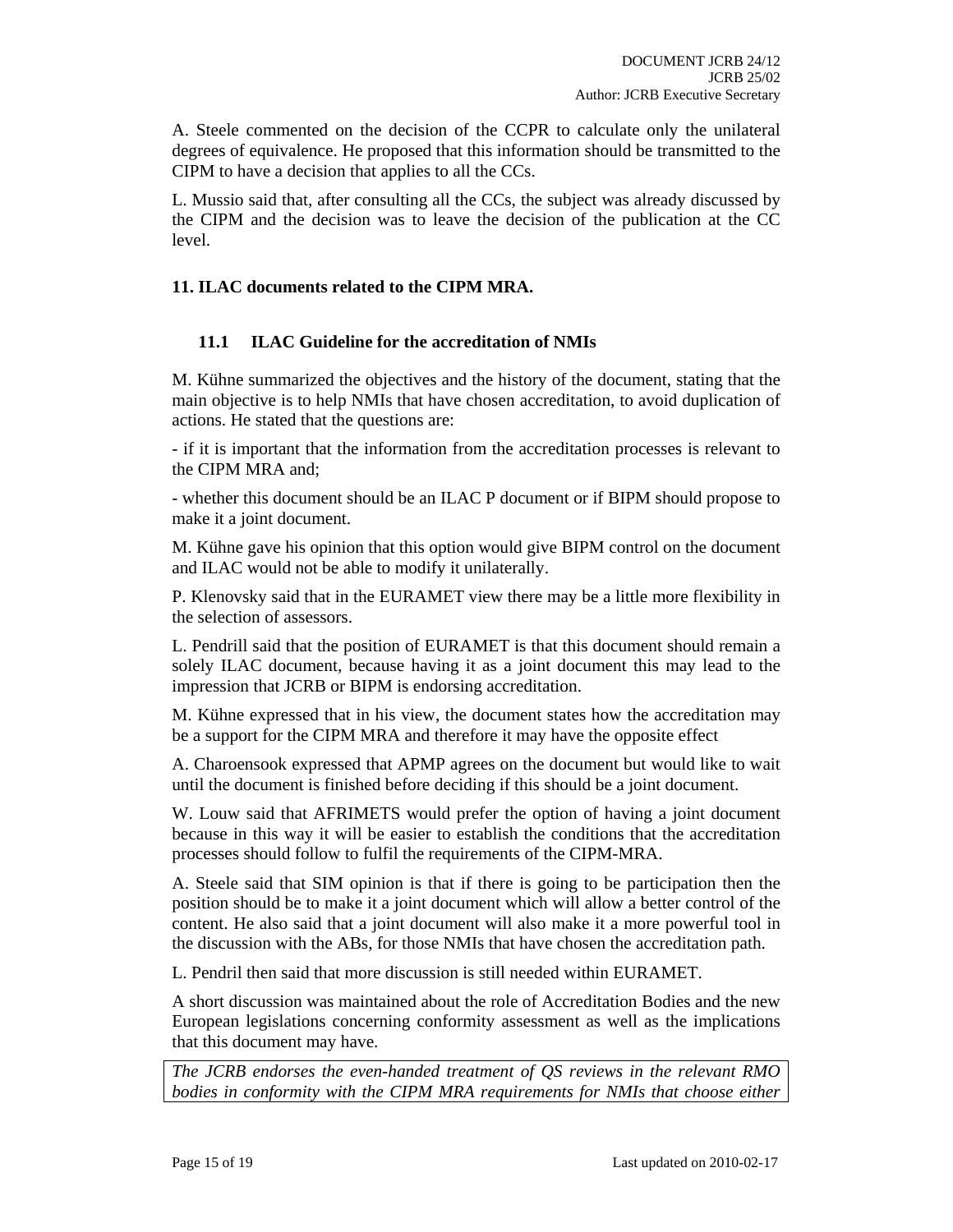*accreditation or self declaration.* 

*For the case of NMIs that have chosen accreditation, the accreditation process can be used for the purposes of the CIPM MRA if the following conditions are fulfilled:* 

*- use assessors that complies as a minimum with the criteria set in CIPM 2007/25 (Recommendations for on-site visits by peers and selection criteria for on-site visit peer reviewers);* 

*- the names and qualifications of assessors must be made known to the relevant RMO committees* 

*- that accreditation reports must be made available to the relevant committees.* 

**Resolution 24/4: The JCRB recommends the BIPM to continue working in the ILAC AIC committee in relation to the document "Accreditation of NMIs" .** 

**Action 24/7: EURAMET will establish its position in regards of the character of the document on "Accreditation of NMIs", whether this should be an ILAC or joint ILAC – BIPM document and report back in the next JCRB meeting.** 

The discussion then moved to the different approaches and procedures used in the RMOs for review and approval of the QSs (see item 5.2).

A. Steele asked if the general practice in the other RMOs for the review meetings is to have the DI making their own presentations or if they are represented by the NMI.

W. Anderson said that in the EURAMET TC-Q that he attended, some DI were not present and were represented by the NMI.

R. Kaarls said that it also happened in one on the TC-Q meetings in which he has participated.

P. Klenovsky answered that the policy is that the DIs have to make their own presentations.

W. Louw asked if according to what was said in the meeting, there are EURAMET self declared NMIs or DIs that have not received any kind of on site peer review.

P. Klenovsky answered that as expressed previously there are projects in EURAMET leading to have on site reviews, and he remarked that at present there is no rule saying that on site reviews are mandatory.

W. Louw expressed his concern that if there are institutes that have no on-site review, then the processes are not equivalent, and he noted that as expressed this is an on going process that has to be discussed.

On the subject of presentations to the TC-Q, A. Sacconi noted that initial presentations were always done directly but the DIs, but in the case of re-reviews the presentation may be done by the NMI. He also explained that the review process in Europe relied the activities of the Technical Committees, where the level of participation is much higher than in other regions.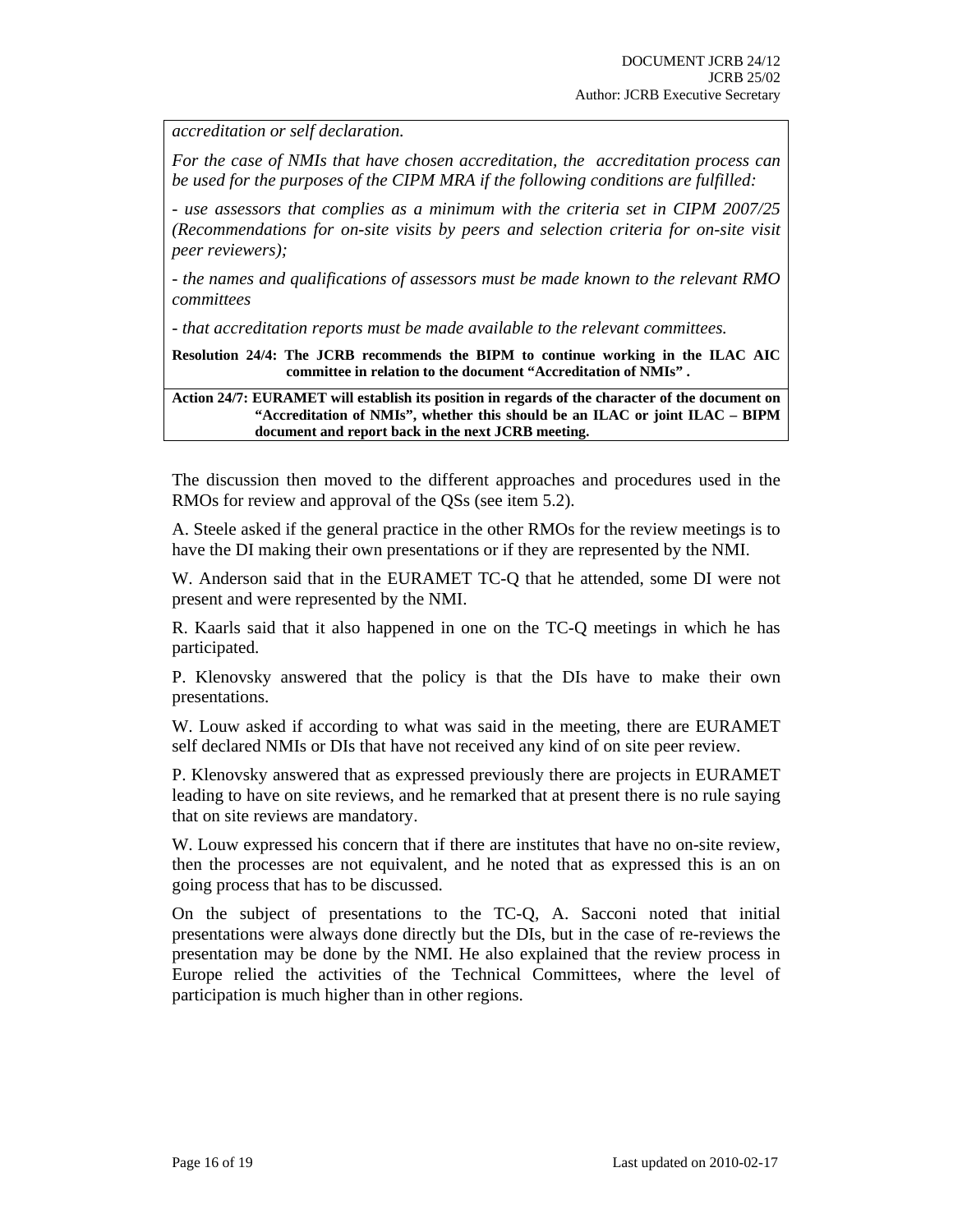# **12. Other business:**

C. Thomas has presented the Excel spreadsheets now available at the JCRB restricted site / KCDB statistics, with the dates in which CMCs were greyed out. (See action  $24/5$ ).

A. Wallard announced that the call for a new Executive Secretary will be soon announced and it is expected that the person be available at the beginning of March 2011.

# **13. Next Meetings:**

# **13.1 Next meetings of the JCRB:**

A. El Sayed made a presentation for the hosting of the September JCRB meeting, in conjunction with AFRIMETS General Assembly. The date proposed is September 21 and 22.

# **14. Meeting closure**

The Chairman thanked the delegations for their participation in the meeting. Having no further issues for discussion, the meeting was adjourned.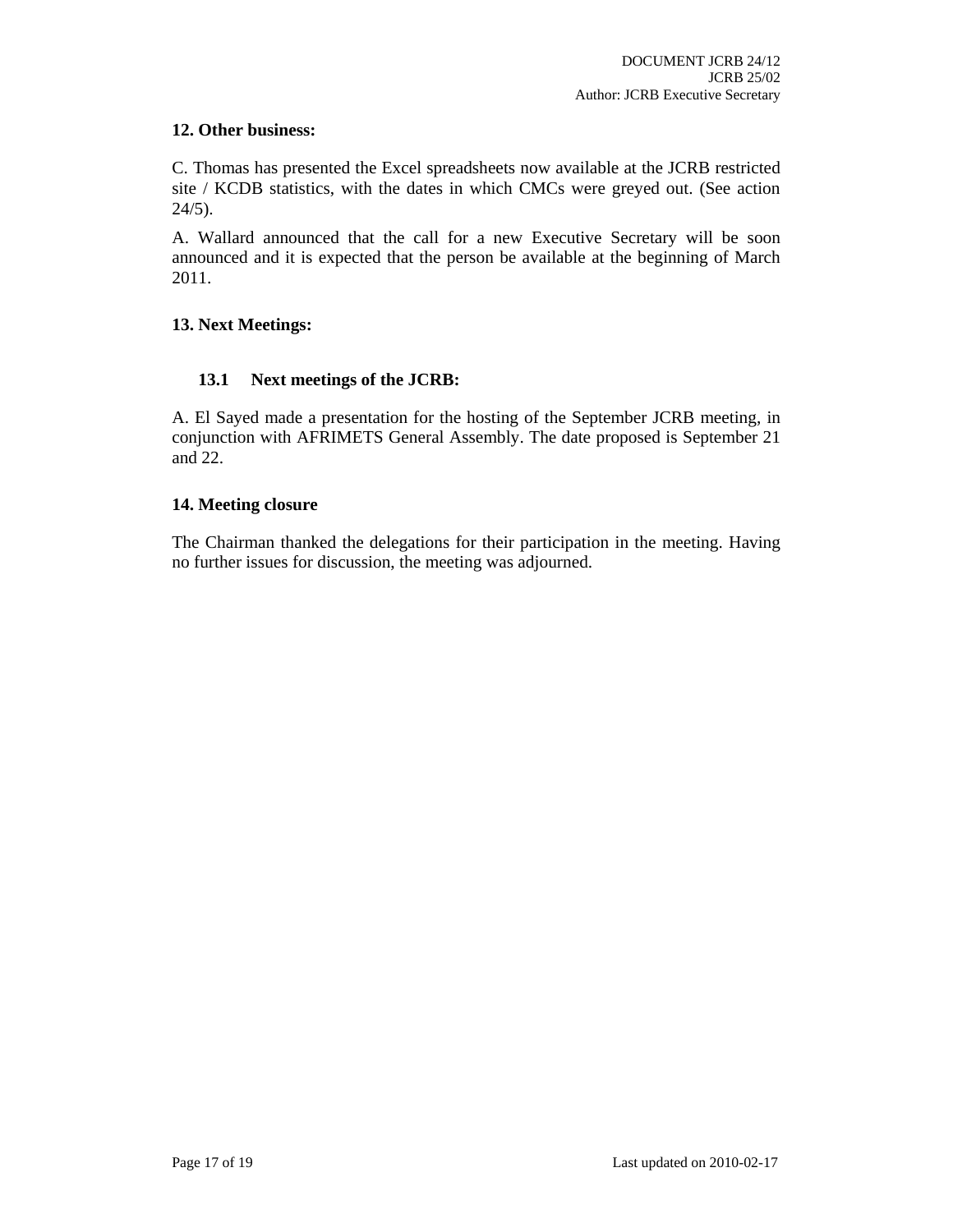#### **15. Summary of Actions, Resolutions and Recommendations.**

#### **ACTIONS**

Action 24/1: The Chairman of the JCRB will contact IAEA for:

- establishing a date for the review of the IAEA QS;

- defining needs for on site peer review;

- suggesting IAEA to attend the regular meetings of RMOs Quality Systems review committees;

- current position of IAEA to support people to attend the review.

Action 24/2: JCRB Executive Secretary to circulate the document related to the QS review of IGOs (CIPM MRA-G-03) among the RMOs.

Action 24/3: RMOs will send their procedures related to the review of the QS to the BIPM by end of the May.

Action 24/4: Executive Secretary to prepare a template for the annual QS reports from the RMOs.

Action 24/5: The Executive Secretary and the KCDB coordinator will explore the possibility of establishing a system for monitoring the time of greyed out CMCs. (Done)

Action 24/6: The JCRB further notes that RMOs are moving to a common position in which on-site peer reviews are best practice, but that in some cases the RMO's policies are still under discussion. The RMOs will report on state on their internal discussion in the next meeting of the JCRB.

Action 24/8: The Executive Secretary will circulate new drafts of documents CIPM MRA-D-04, CIPM MRA-D-05 by mid April. The RMOs will send their comments by end of June.

Action 24/7: EURAMET will establish its position in regards of the character of the document on "Accreditation of NMIs", whether this should be an ILAC or joint ILAC – BIPM document and report back in the next JCRB meeting.

#### RESOLUTIONS

Resolution 24/1: Reports from the BIPM to the JCRB March meetings will include a summary of the status of the QS associated with its calibration and measurement services. ......................................... 109

Resolution 24/2: CMCs that have been greyed out for more that five years will be permanently deleted from the KCDB. The procedure will be discussed in the next JCRB meeting. ...................................... 11